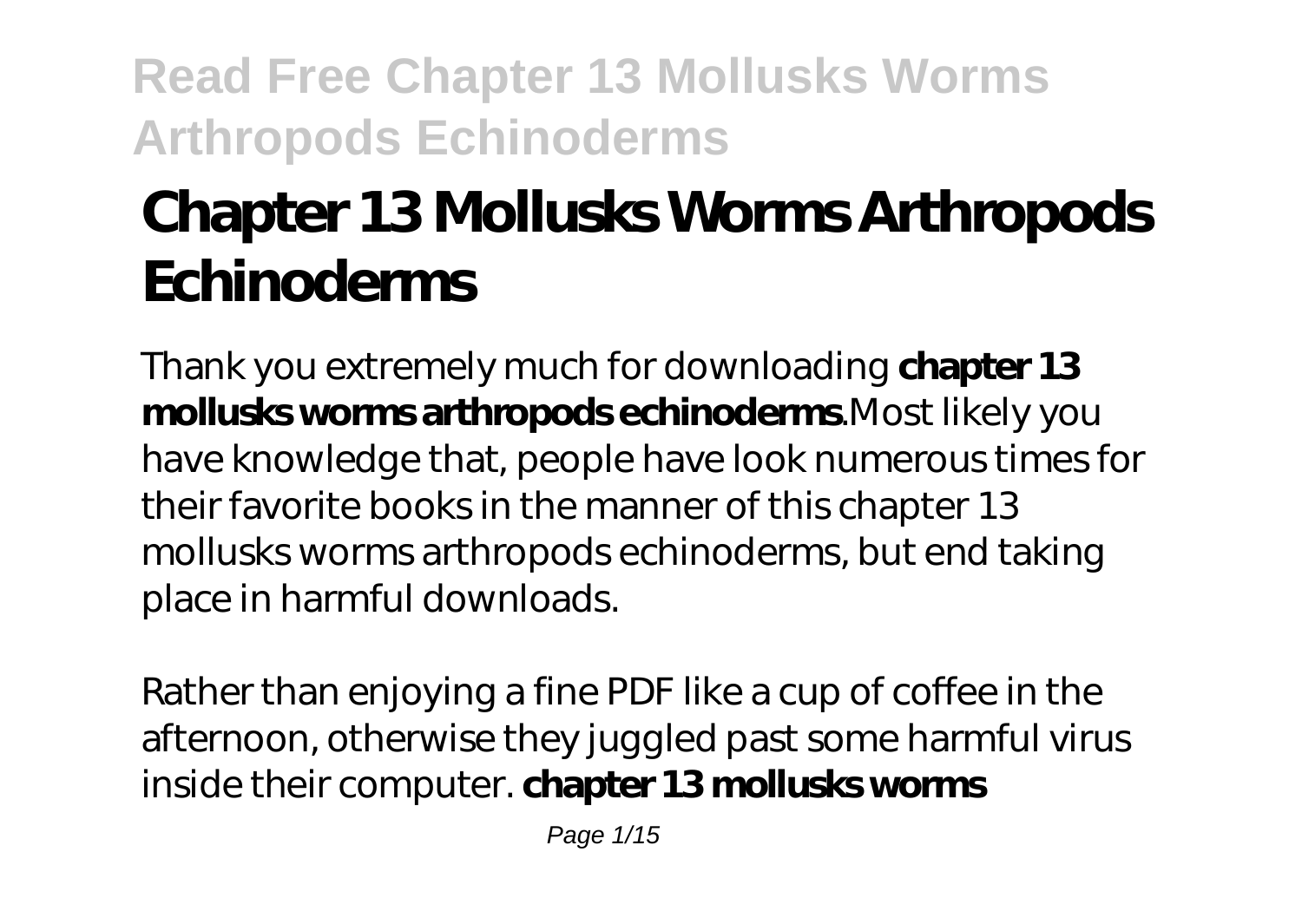**arthropods echinoderms** is user-friendly in our digital library an online right of entry to it is set as public in view of that you can download it instantly. Our digital library saves in compound countries, allowing you to get the most less latency epoch to download any of our books following this one. Merely said, the chapter 13 mollusks worms arthropods echinoderms is universally compatible considering any devices to read.

Invertebrate animals for kids: arthropods, worms, cnidarians, mollusks, sponges, echinodermsMollusks, Echinoderms and Arthropod Characteristics **Helminths Arthropods**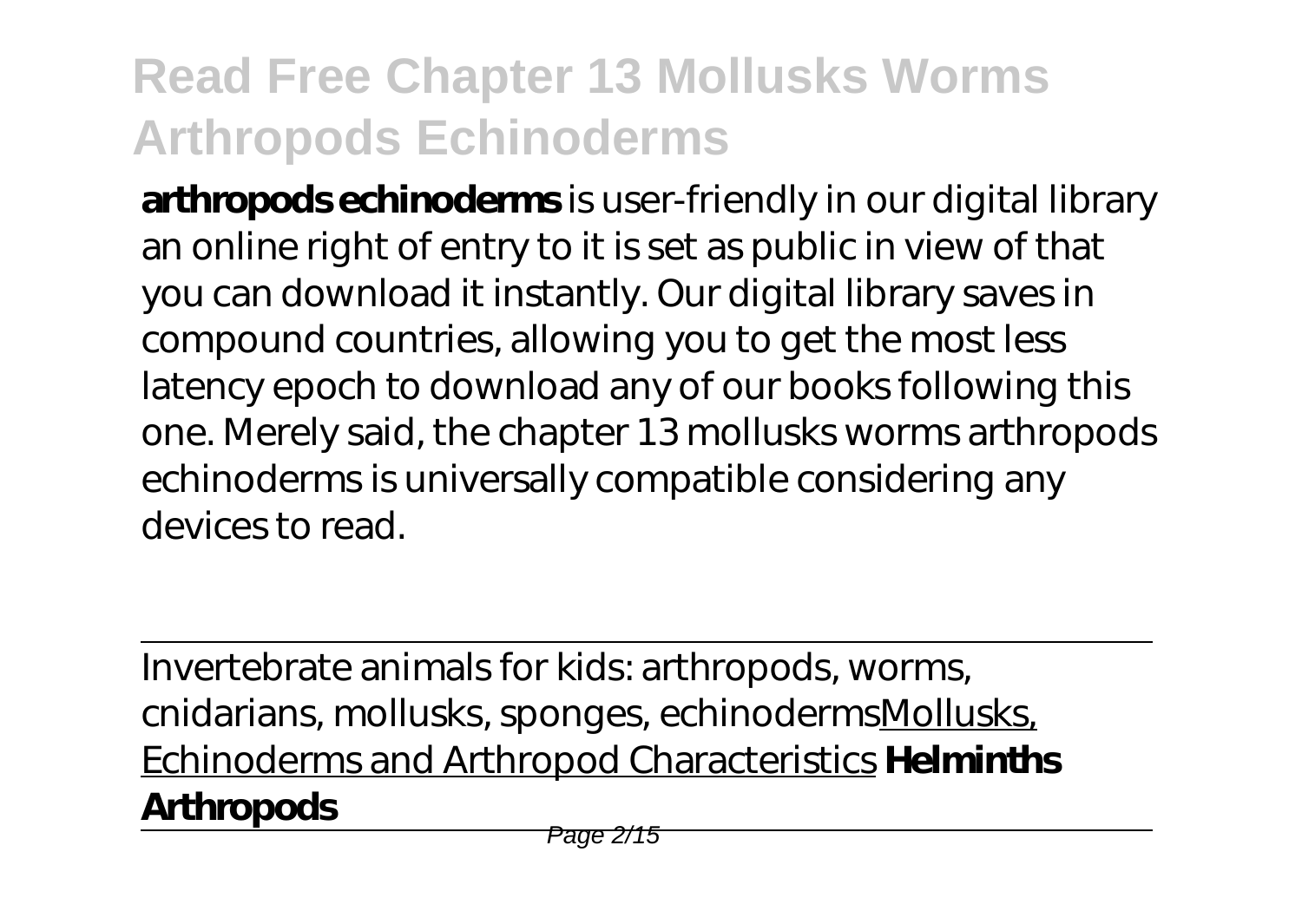Mollusks for kids - Invertebrate animals - Science for kids*The Arthropods | Educational Video for Kids.* Unit 14 - Annelids, Mollusks, and Arthropods How Vertebrates Prevailed Over the Giant Insects Complex Animals: Annelids \u0026 Arthropods - CrashCourse Biology #23 Ediacaran Animals What is an Arthropod? Class 10 I Trick to Remember Phylums \u0026 Classes I Kingdom Animalia I Biology I Home Revise *The Evolution of Crustaceans*  Chapter 11: Mollusks *ARTHROPODA GENERAL CHARACTERS*

The invertebrates song*Arachnids | Educational Video for Kids Insects \u0026 Arthropods* Classification of arthropods **ARTHOPODA CLASSIFICATION Arthropod Adaptations** Arthropod Characteristics *Biology 2, Lecture 11:*

*Protostomes*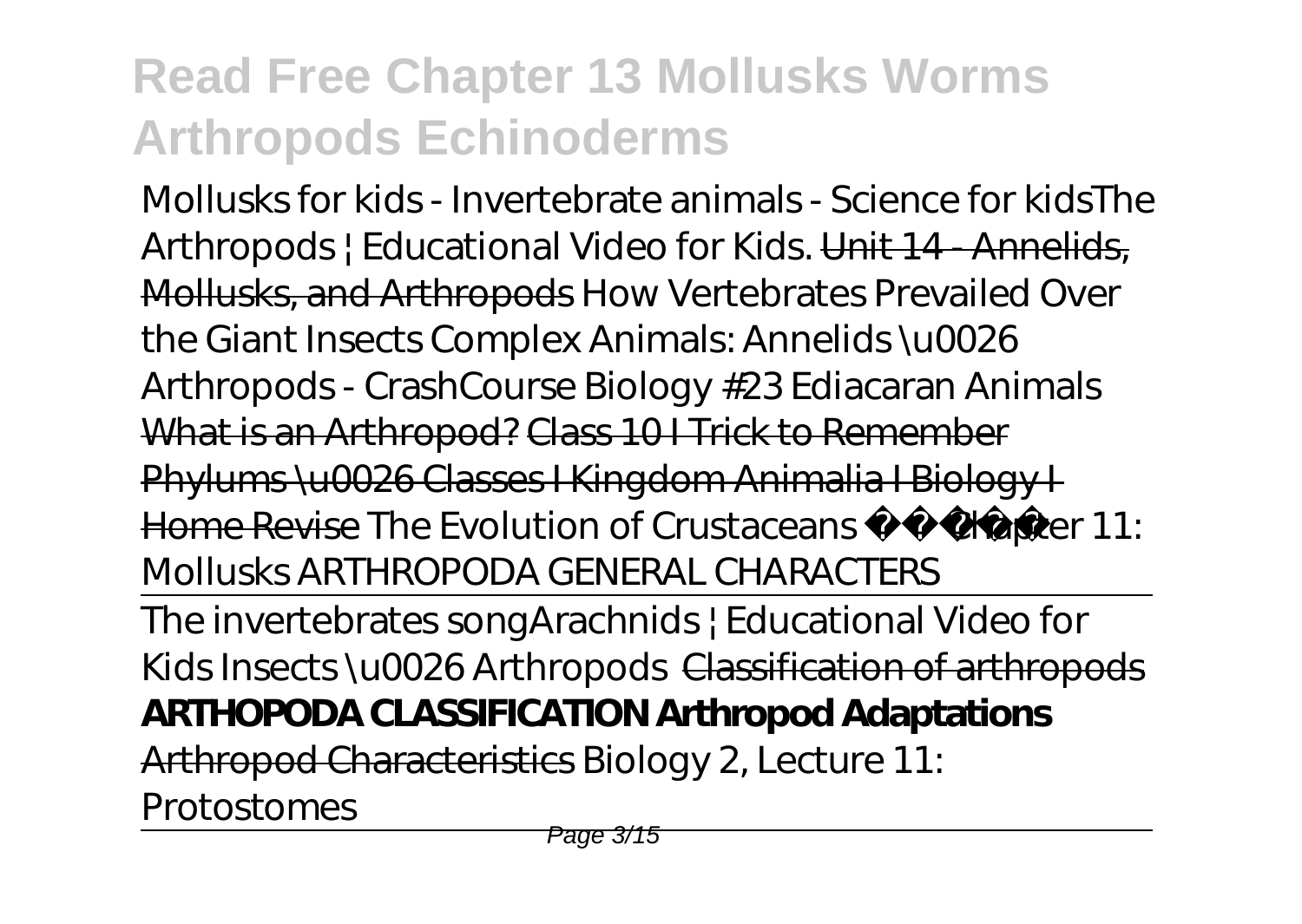ARTHROPODS (Biology Animation) Zoology Unit 5 - Arthropods \"Baby, You're an Arthropod!\" Song about insects, crustaceans, arachnids \u0026 more by Lucas Miller Invertebrate Diversity Part 3: Introduction to Arthropods **Invertebrate Animals | Educational Video for Kids**

GEOCHRON 2020 : 10th Day Lecture ( September 26, 2020) by Prof. Michael Benton

Chapter 13 Mollusks Worms Arthropods 360 CHAPTER 13 Mollusks, Worms, Arthropods, Echinoderms Characteristics of Mollusks Mollusks (MAH lusks) are soft-bodied invertebrates with bilateral symmetry and usually one or two shells. Their organs are in a fluidfilled cavity. The word mollusk comes from the Latin word meaning " soft." Most mollusks live in water, but some live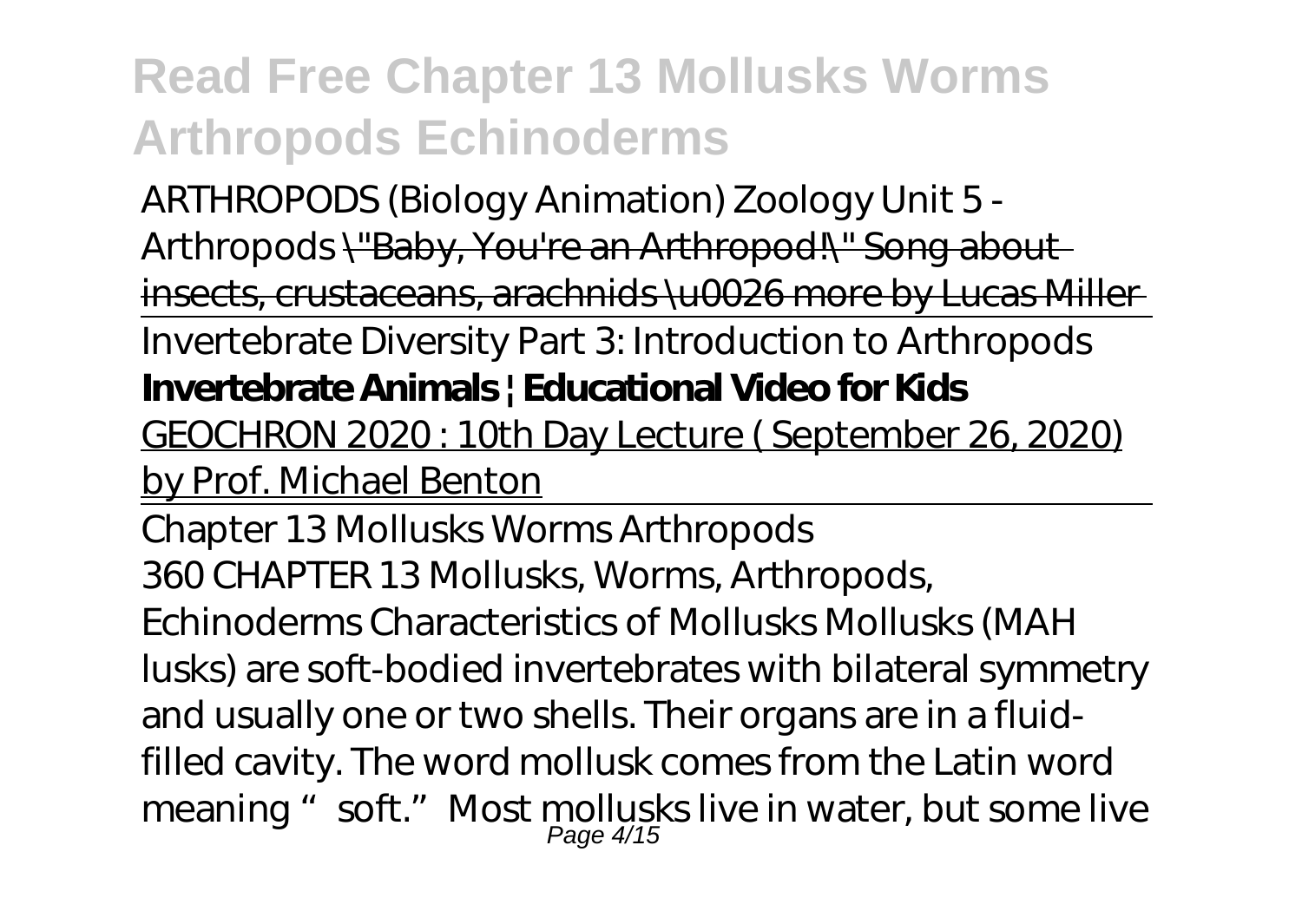Chapter 13: Mollusks, Worms, Arthropods, Echinoderms 360 CHAPTER 13 Mollusks, Worms, Arthropods, Echinoderms Characteristics of Mollusks Mollusks (MAH lusks) are soft-bodied invertebrates with bilateral symmetry and usually one or two shells. Their organs are in a fluidfilled cavity.

Chapter 13 Mollusks Worms Arthropods Echinoderms Start studying Chapter 13: Mollusks, Worms, Arthropods, Echinoderms. Learn vocabulary, terms, and more with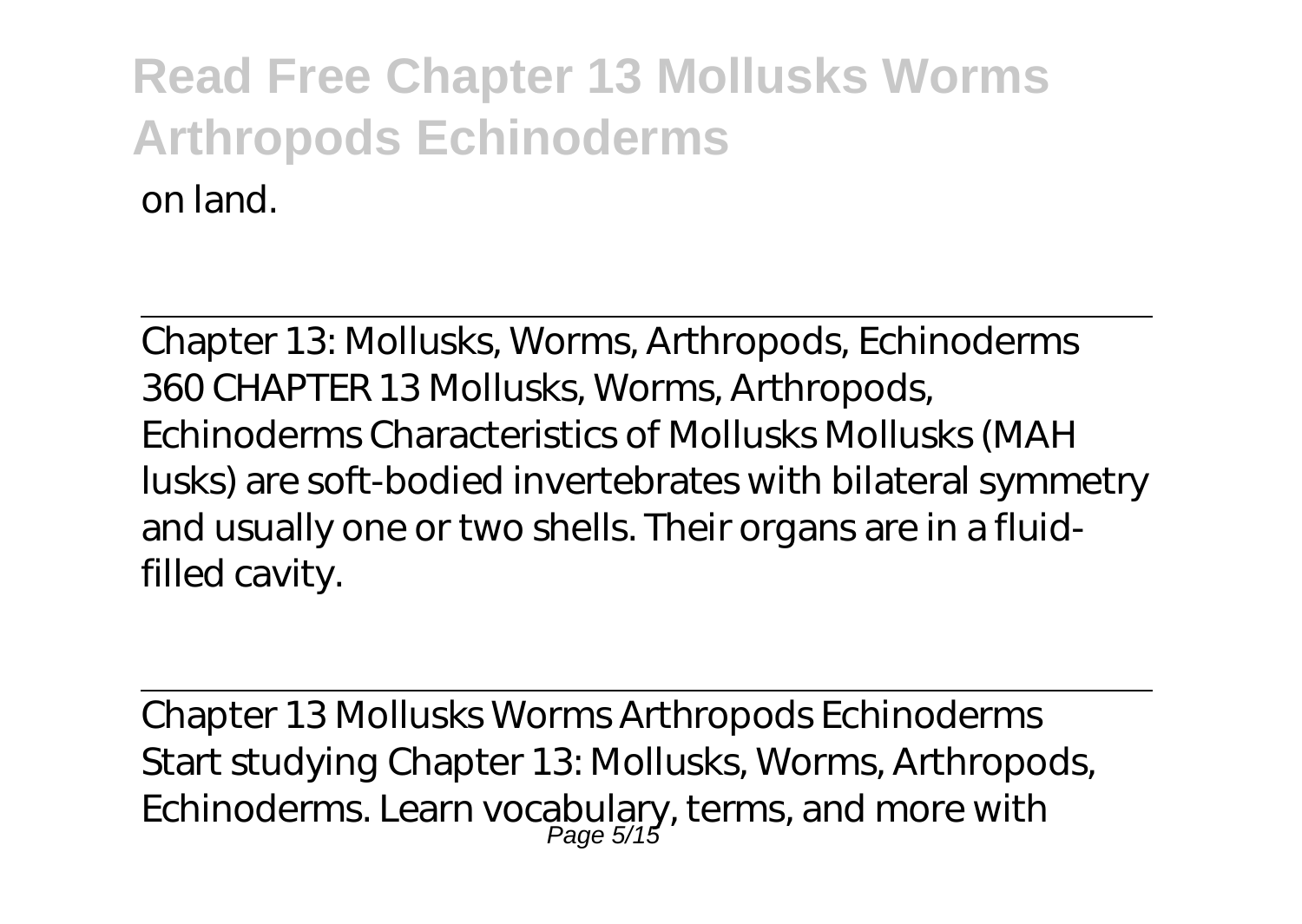flashcards, games, and other study tools.

Chapter 13: Mollusks, Worms, Arthropods, Echinoderms ... Chapter 13 Mollusks, Worms, Arthropods, Echinoderms. STUDY. PLAY. mollusks. soft-bodied invertebrates that usually have one or two shells. open circulatory system. blood moves out of the heart into the open spaces in the body. foot or pseudopod. muscular organ that is used for movement.

Chapter 13 Mollusks, Worms, Arthropods, Echinoderms ... Chapter Thirteen: Mollusks, Worms, Arthropods,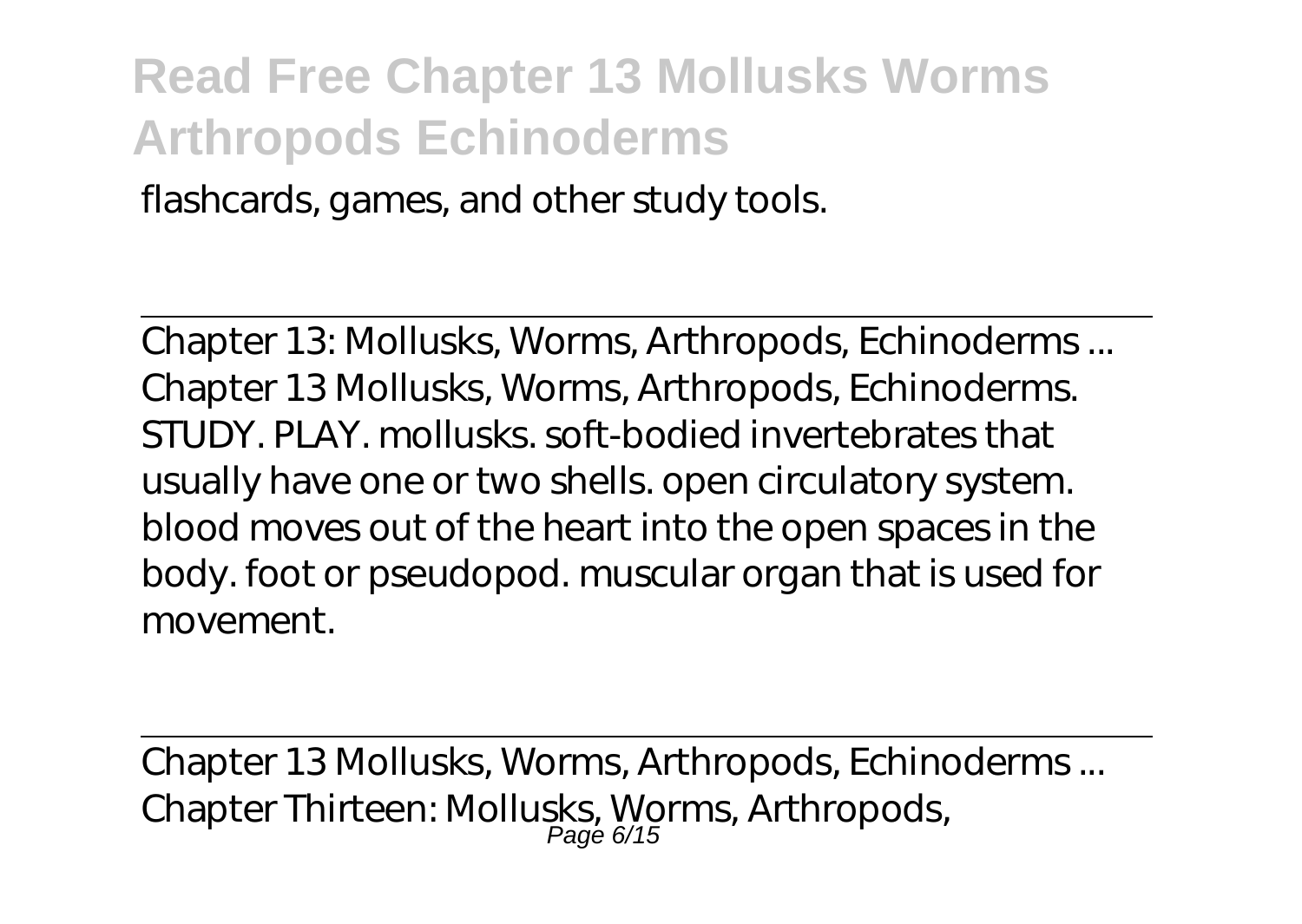Echinoderms. Chapter Thirteen: Mollusks, Worms, Arthropods, Echinoderms. Section 1: Mollusks.

\_\_\_\_\_\_\_\_\_\_\_\_\_\_\_\_\_\_\_—soft-bodied invertebrates with bilateral symmetry and usually one or two shells with organs in a fluid-filled cavity. Thin layer of tissue called the covers the body organs and secretes shell.

Chapter Thirteen: Mollusks, Worms, Arthropods, Echinoderms Start studying 7th Science Chapter 13 Mollusks, Worms, Arthropods, Echinoderms. Learn vocabulary, terms, and more with flashcards, games, and other study tools.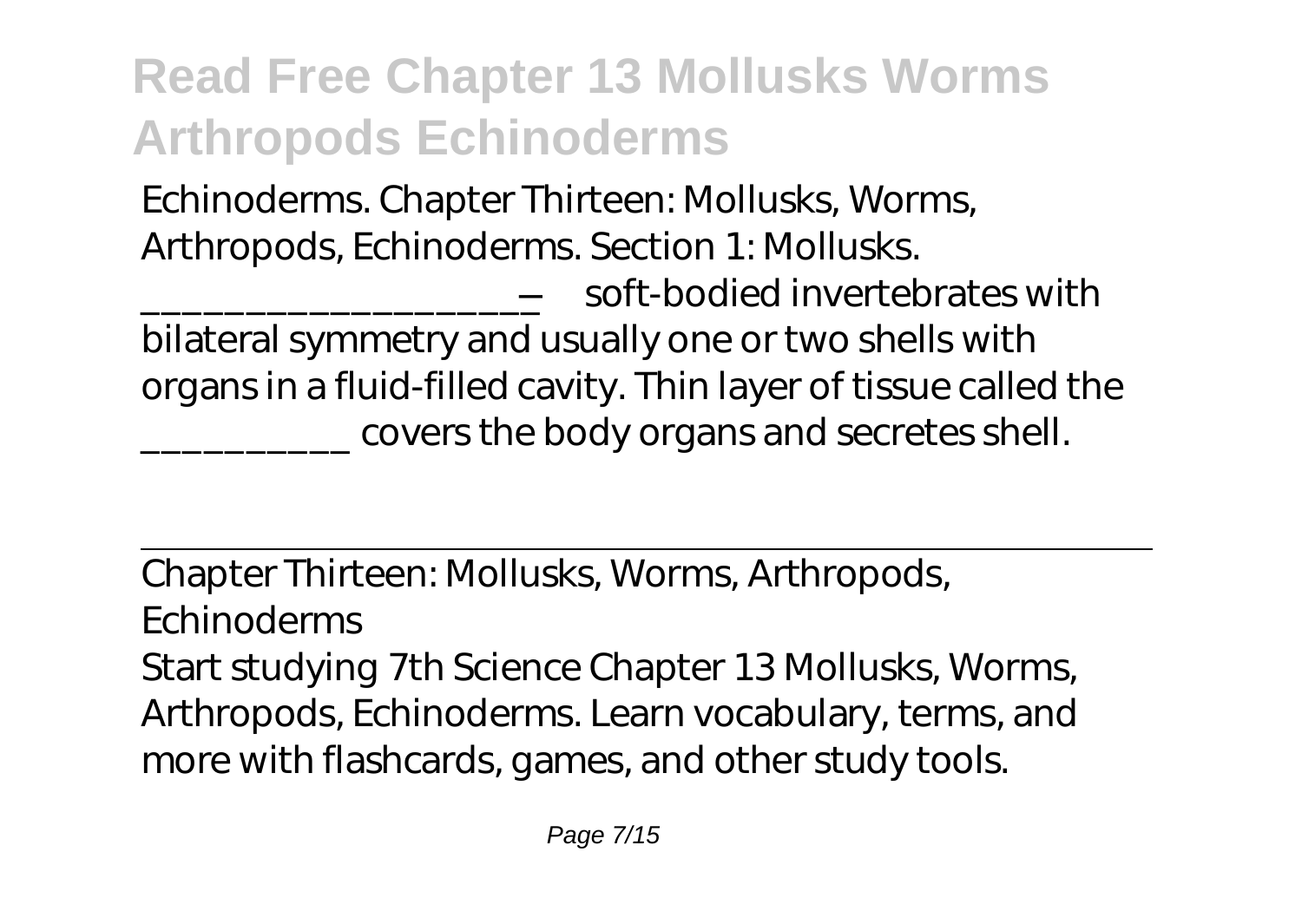7th Science Chapter 13 Mollusks, Worms, Arthropods ... Mollusks, Worms, Arthropods, Echinoderms 5 Name Date Class Lab Preview Directions: Answer these questions before you begin the Lab. 1. What safety symbols are associated with this lab? 2. What type of outer covering do all arthropods have? A crayfish has a segmented body and a fused head and thorax. It has a snout and eyes on movable eyestalks.

Chapter 13: Mollusks, Worms, Arthropods, Echinoderms Learn and chapter 13 mollusks worms arthropods desai with free interactive flashcards. Choose from 57 different sets of Page 8/15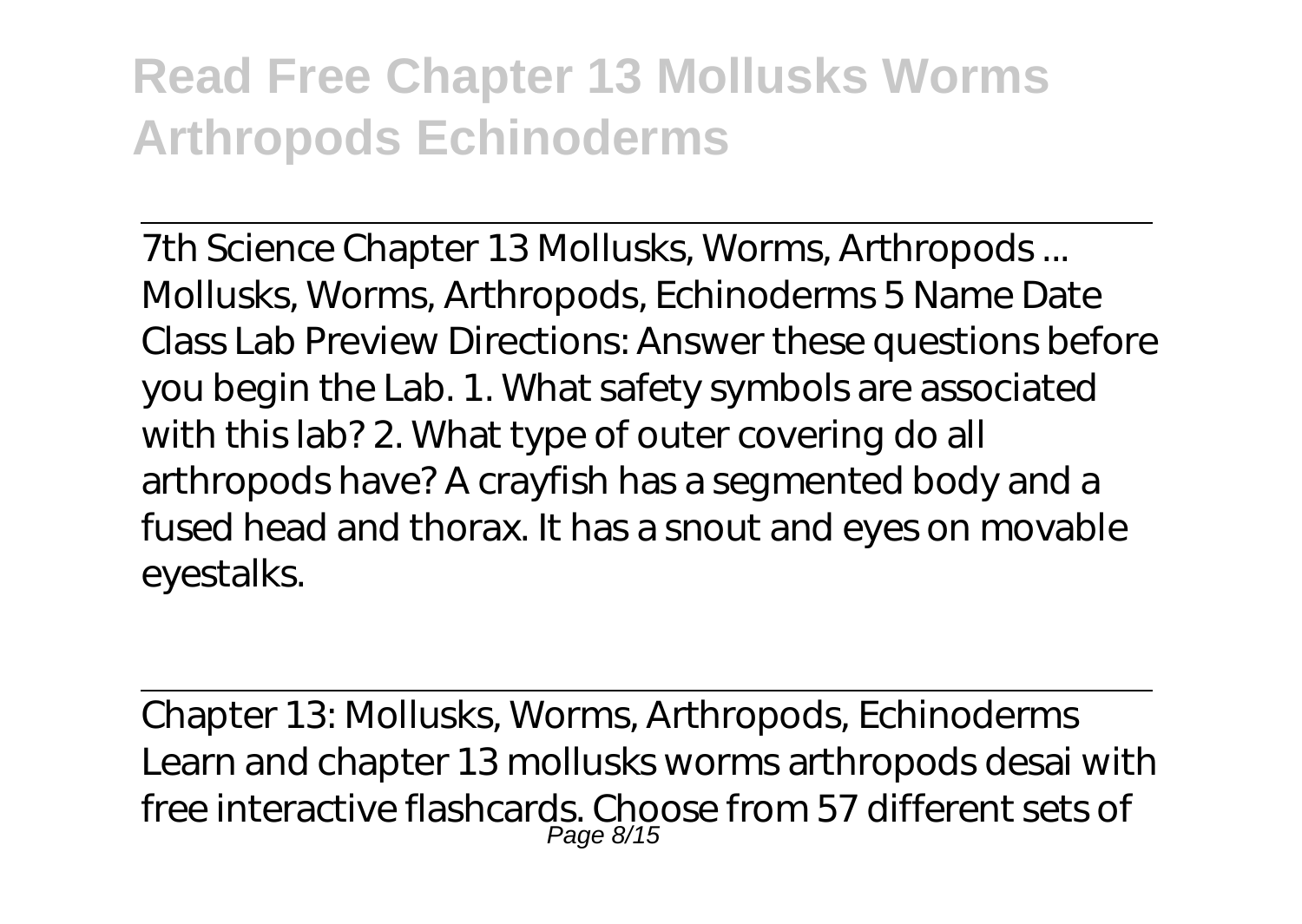and chapter 13 mollusks worms arthropods desai flashcards on Quizlet.

and chapter 13 mollusks worms arthropods desai Flashcards

...

Chapter 13 Mollusks, Worms, Arthropods, Echinoderms \* Mollusks\*. Mollusks. mantle. gills. open circulatory system. soft-bodied invertebrates with bilateral symmetry \* usually ha…. thin layer of tissue , covers the body organs. the organs in which carbon dioxide from the mollusk is exchang….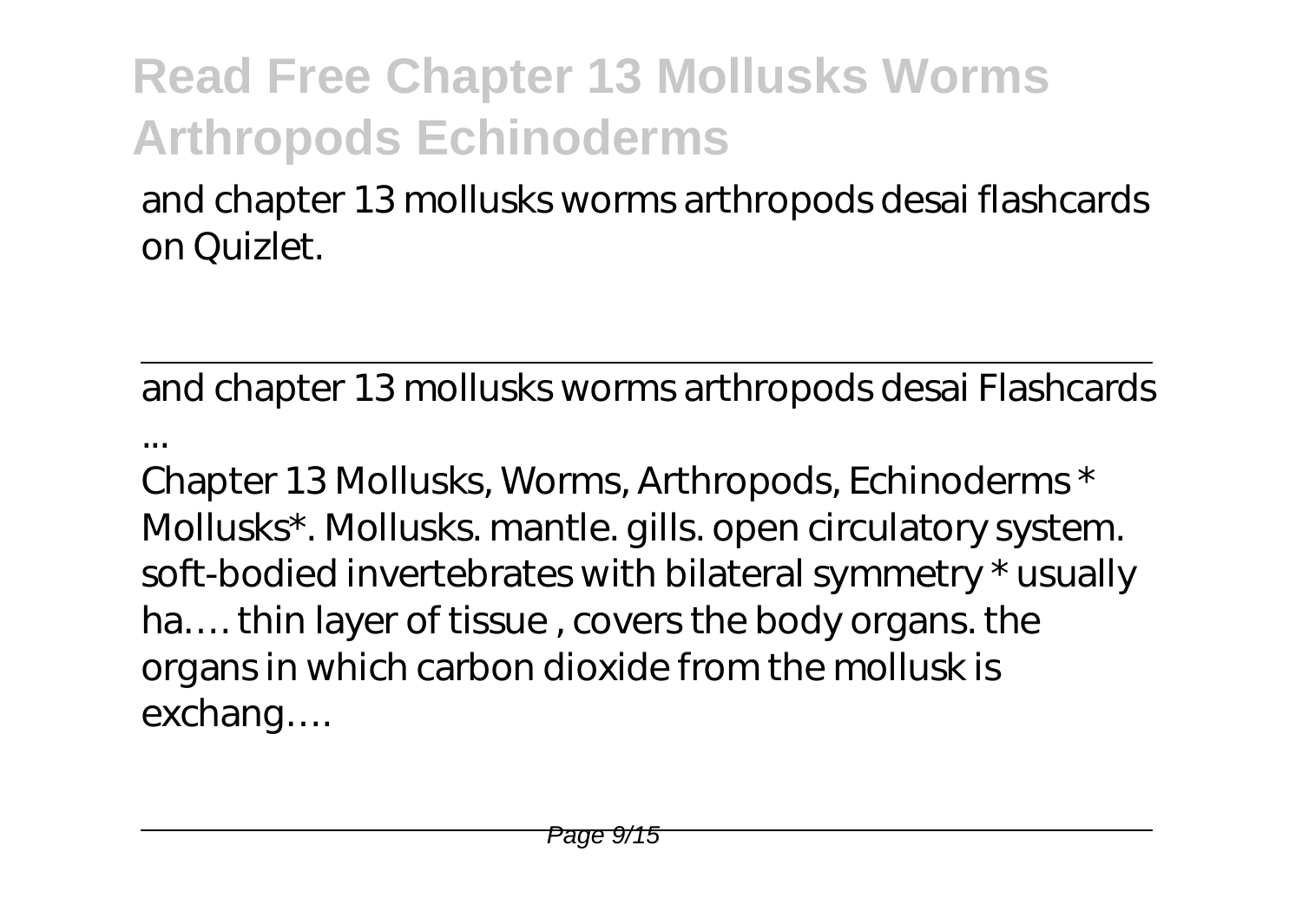mollusks arthropods chapter 13 Flashcards and Study Sets ... online chapter 28 arthropods and echinoderms answers section 28 2 groups of arthropods answer key golden education world book document id 44457231 golden education world book body sections and ... mollusks arthropods and echinoderms arthropods this section describes the characteristics of

Section 28 2 Groups Of Arthropods Answer Key eyes on movable eyestalks. Chapter 13: Mollusks, Worms, Arthropods, Echinoderms Mollusks,Worms, Arthropods, Echinoderms (continued) E. Crustaceans such as crabs, shrimp, and barnacles have one or two pairs of anten nae Page 10/15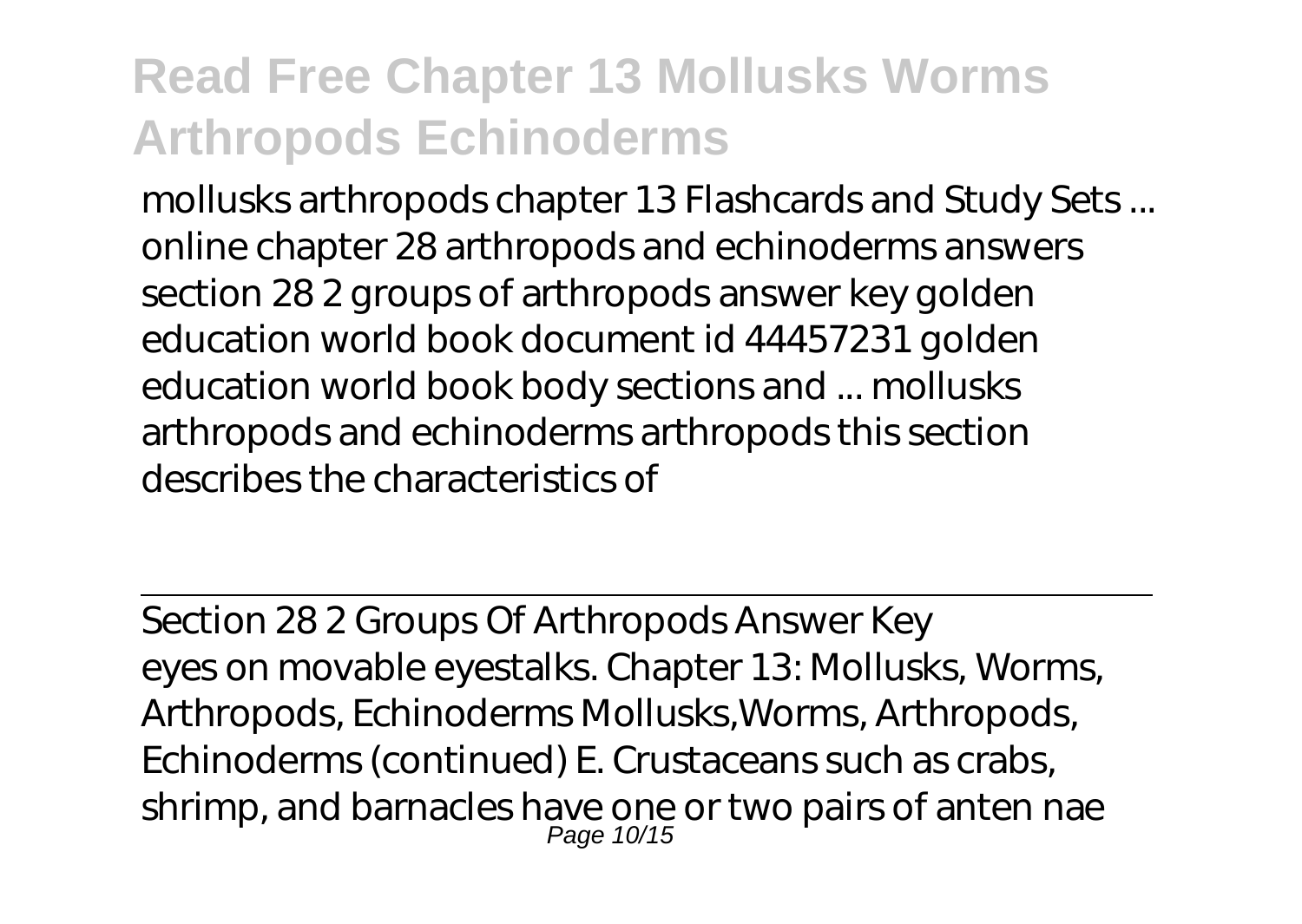and mandibles for crushing food. F. Arthropods are a food source, aid

Note Taking Mollusks Worms Arthropods Echinoderms Answers

Download Ebook Chapter 13 Mollusks Worms Arthropods Echinoderms in the bus, office, home, and other places. But, you may not compulsion to move or bring the tape print wherever you go. So, you won't have heavier bag to carry. This is why your marginal to make better concept of reading is really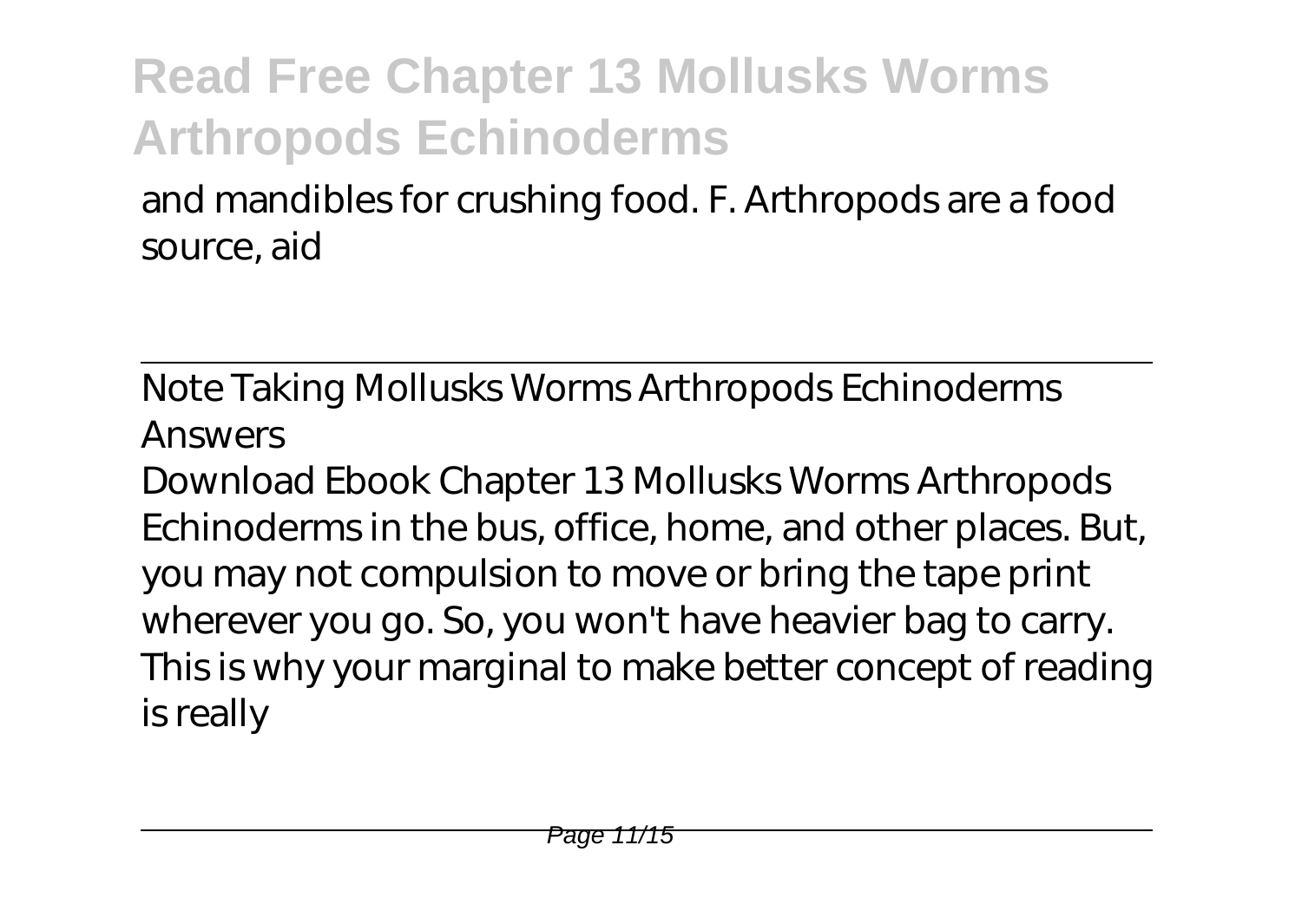Chapter 13 Mollusks Worms Arthropods Echinoderms Chapter 13 Mollusks, Worms, Arthropods, Echinoderms. mantle. gills. open circulatory system. radula. a layer of tissue which covers the organs of a mollusk. the organs in which carbon dioxide from the mollusk is exchang…. a system where the heart moves blood out into the open spaces….

and chapter 13 arthropods echinoderms mollusks worms ... Chapter 13 Mollusks, Worms, Arthropods, Echinoderms. mantle. gills. open circulatory system. radula. a layer of tissue which covers the organs of a mollusk. the organs in which carbon dioxide from the mollusk is exchang.... a<br> $P_{\text{age 12/15}}^{P_{\text{age 12/15}}}$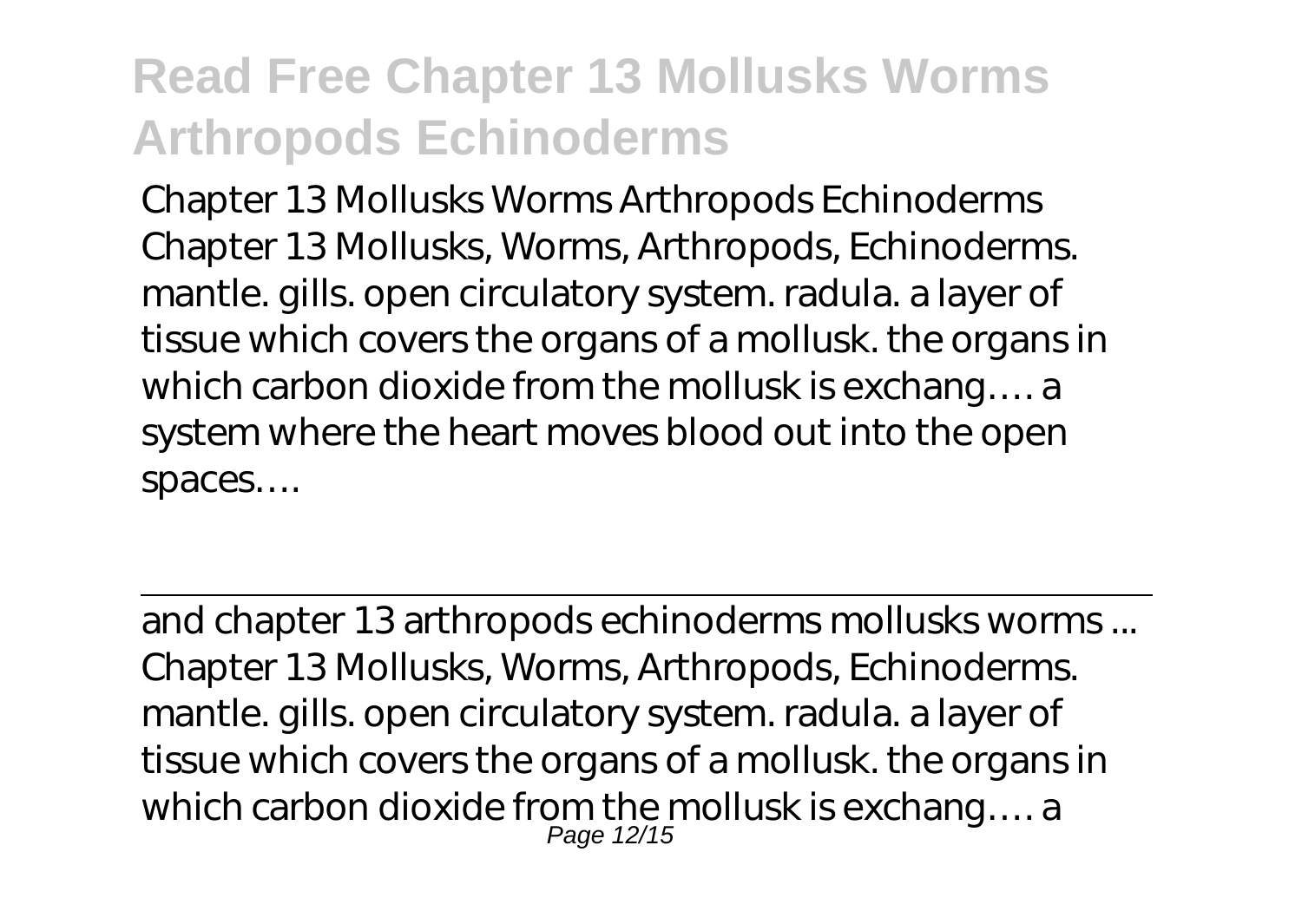system where the heart moves blood out into the open spaces….

Chapter 13 Mollusks Worms Arthropods Echinoderms Chapter 13 Mollusks, Annelida, Arthropods, Echinoderms w ww2.ellendale.k12.nd.us/hsmain/thoffman/lifescience/Chap ter13... · PDF file Section 3 Arthropods. A. Arthropods have jointed appendages, bilateral symmetry, segmented bodies, an exoskeleton, a body cavity, a digestive system with two †| Chapter 14 Worksheet: Mollusks, Worms, Arthropods, †∣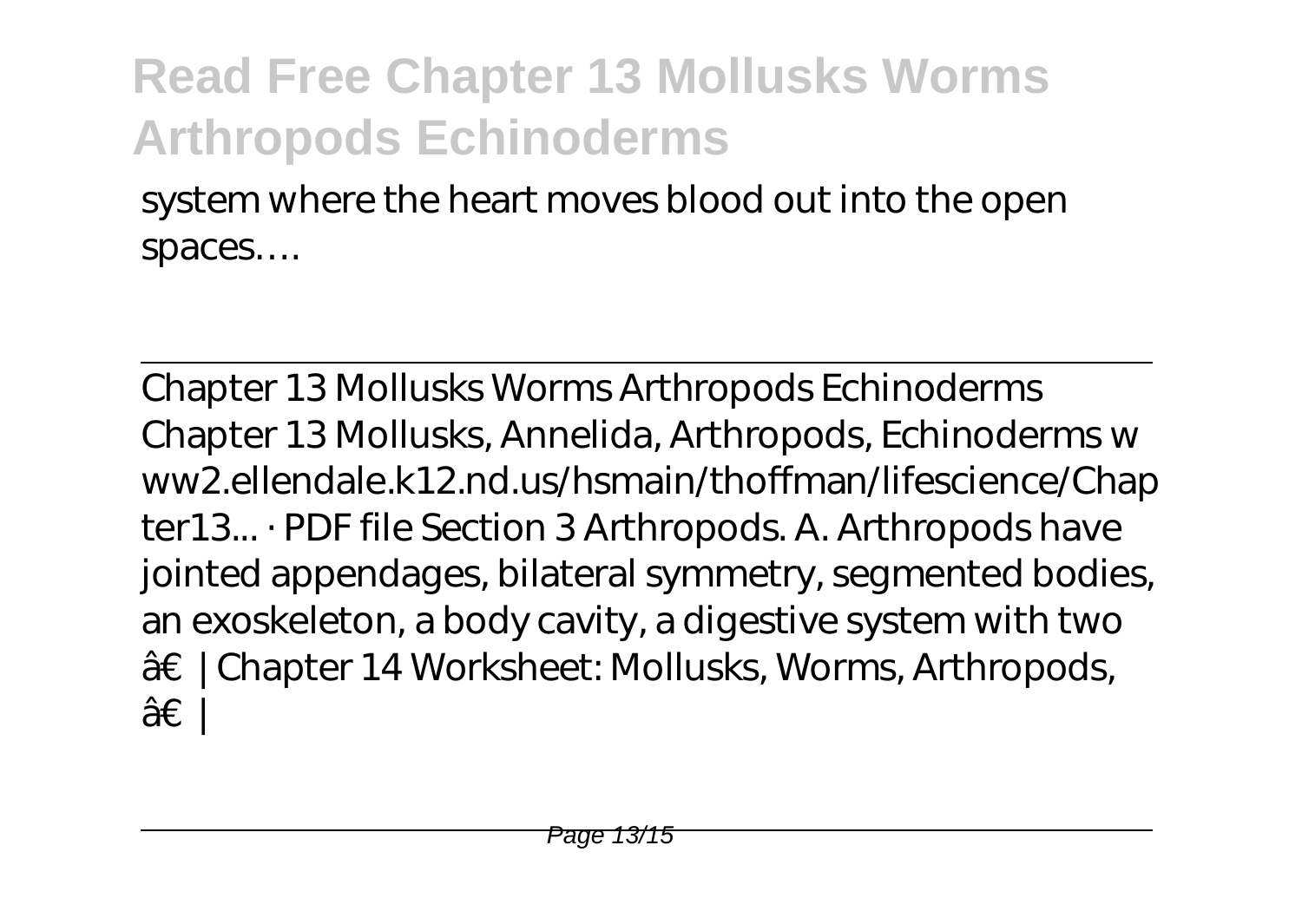chapter 13 mollusks worms arthropods echinoderms - Bing Read Free Chapter 13 Mollusks Worms Arthropods Echinoderms Chapter 13 Mollusks Worms Arthropods Echinoderms This is likewise one of the factors by obtaining the soft documents of this chapter 13 mollusks worms arthropods echinoderms by online. You might not require more epoch to spend to go to the book instigation as well as search for them. In ...

Chapter 13 Mollusks Worms Arthropods Echinoderms Chapter 13 Mollusks Worms Arthropods Echinoderms Vocab. appendage. closed circulatory system. crop. exoskeleton. jointed sturctures of arthropods, such as legs,<br>Page 14/15